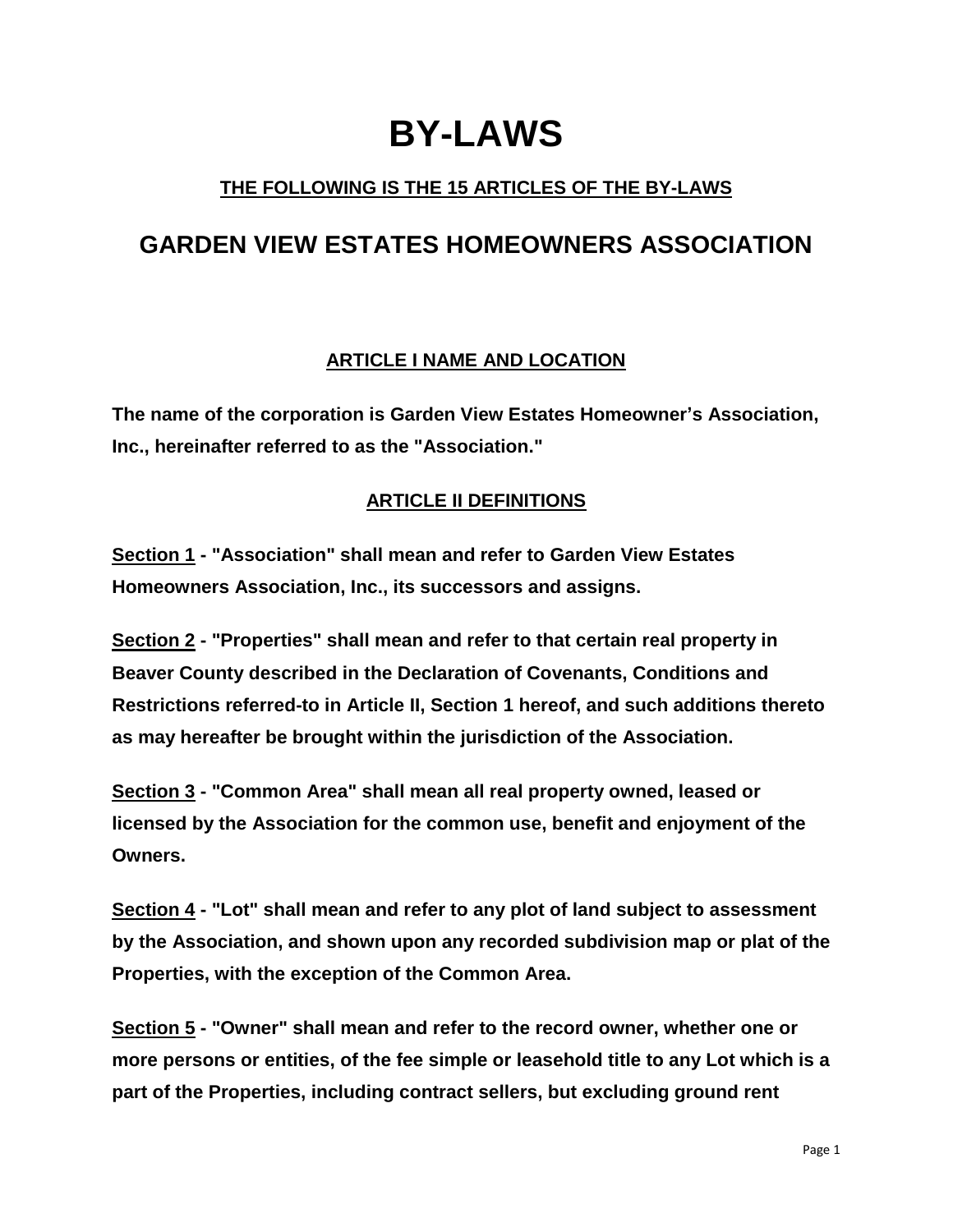**owners and those having such interest merely as security for the performance of an obligation or payment of a debt.**

**Section 6 - "Declarant" shall collectively mean and refer to Garden View Estates or any successors or assigns thereof to whom it shall expressly (i) conveyor otherwise transfer all of its right, title and interest in the Properties, or the last thereof, as an entirety, without reservation of any kind; or (ii) transfer, set or assign all its right, title and interest under the Declaration, or any amendment or modification thereof.**

**Section 7 - "Declaration" shall mean Declaration of Covenants, Conditions an applicable to the Properties and among the Land Records of Beaver County, amendments or modifications thereto and refer to the Restrictions dated heretofore recorded Pennsylvania in Beaver County and any additions,** 

**Section 8 - "Member" or "Members" shall mean and refer to those persons entitled to membership in the Association, as provided in the Declaration of Covenants, Conditions and Restrictions for Garden View Estates.**

#### **ARTICLE III MEETING OF MEMBERS**

**Section 1 Annual Meetings - The first annual meeting of the Members shall be held within one (1) year from the date of incorporation of the Association, and each subsequent regular annual meeting of the Members shall be held on the same month of each year thereafter, at a time and place within the State of Pennsylvania selected by the Board of Directors of the Association.** 

**Section 2 Special Meetings - Special meetings of the Board may be called at any time by the President or by the Board of Directors.**

**Section 3 Notice of Meetings - Written notice of each meeting of the Members shall be given by, or at the direction of, the Secretary or person authorized to call the meeting, by mailing a copy of such notice, postage prepaid, at least fifteen**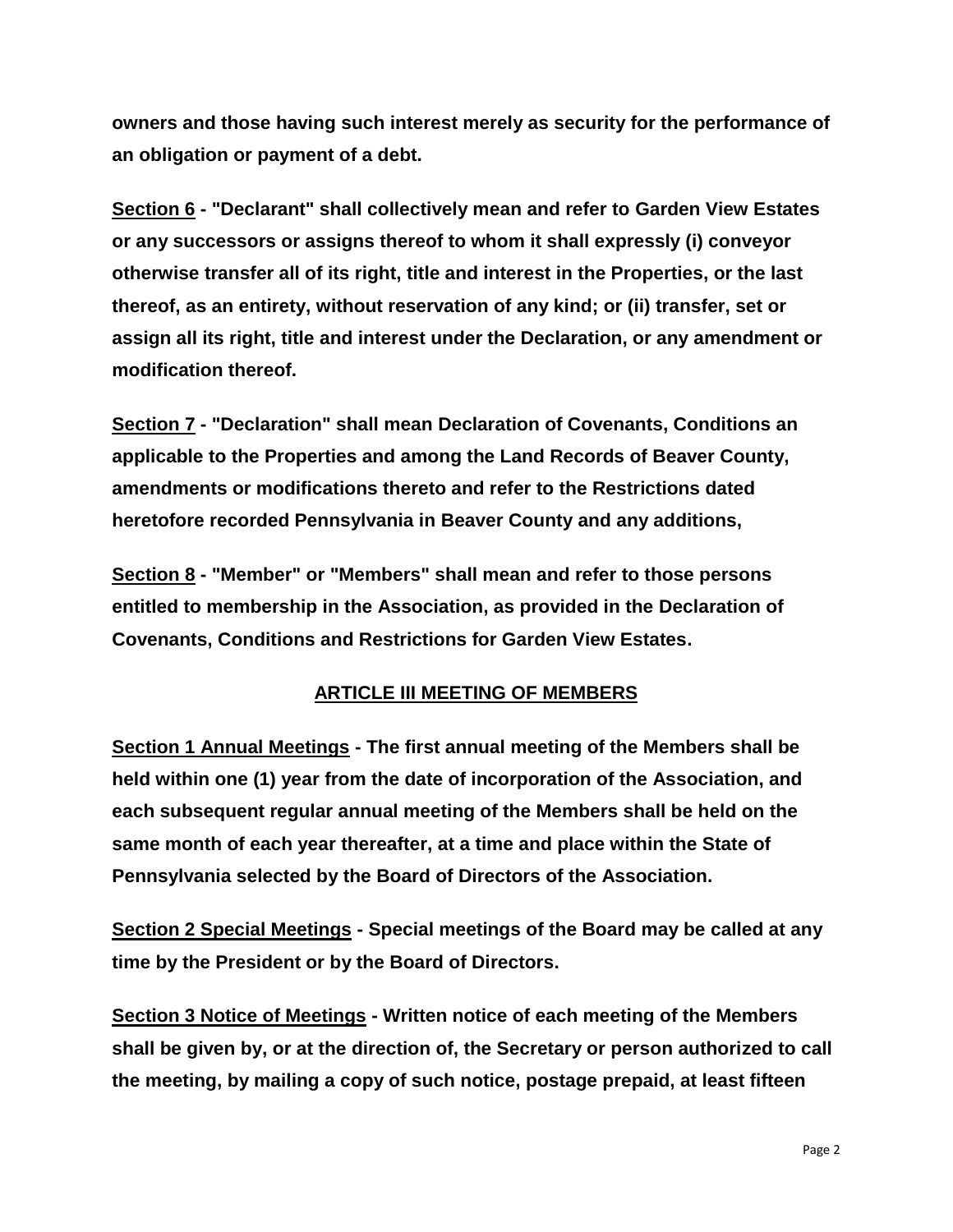**(15) days but not more than sixty (60) days before such meeting to each Member entitled to vote thereat, addressed to the Member's address last appearing on the books of the Association, or supplied by such Member to the Association for the purpose of notice. Such notice shall specify the place, day and hour of the meeting, and, in the case of a special meeting, the purpose of the meeting.**

**Section 4 Quorum - The presence at the meeting of members or of proxies entitled to cast, sixty percent (60%) of the votes a quorum for any action except as otherwise provided these By-Laws or applicable law. If, however, such quorum shall not be present or represented at any meeting, the Members entitled to vote at the meeting shall have power to adjourn the meeting from time to time, without notice other than announcement at the meeting, until a quorum as aforesaid shall be present or be represented.**

**Section 5 Proxies - At all meetings of Members, each Member may vote in person or by proxy. All proxies shall be in writing and filed with the Secretary. Every proxy shall be revocable and shall automatically cease upon conveyance by the Member of his Lot.**

# **ARTICLE IV BOARD OF DIRECTORS, SELECTION, TERM OF OFFICE**

**Section 1 Number of Directors - The affairs of this Association shall be managed initially by a Board of five (5) directors, who need not be members of the Association.** 

**Section 2 Term of Office - From and after the first annual meeting of the Members, the term of office of the directors shall be staggered. At the first annual meeting the Members shall elect 2 of the directors for a term of one (1) year, 3 of the directors for a term of two (2) years, and at each annual meeting there after the Members shall elect 2 or 3 members for a total of 2 years as there term expires.**

**Section 3 Removal - Any director may be removed from the Board, with or without cause, by a majority vote of the Members of the Association. In the event of**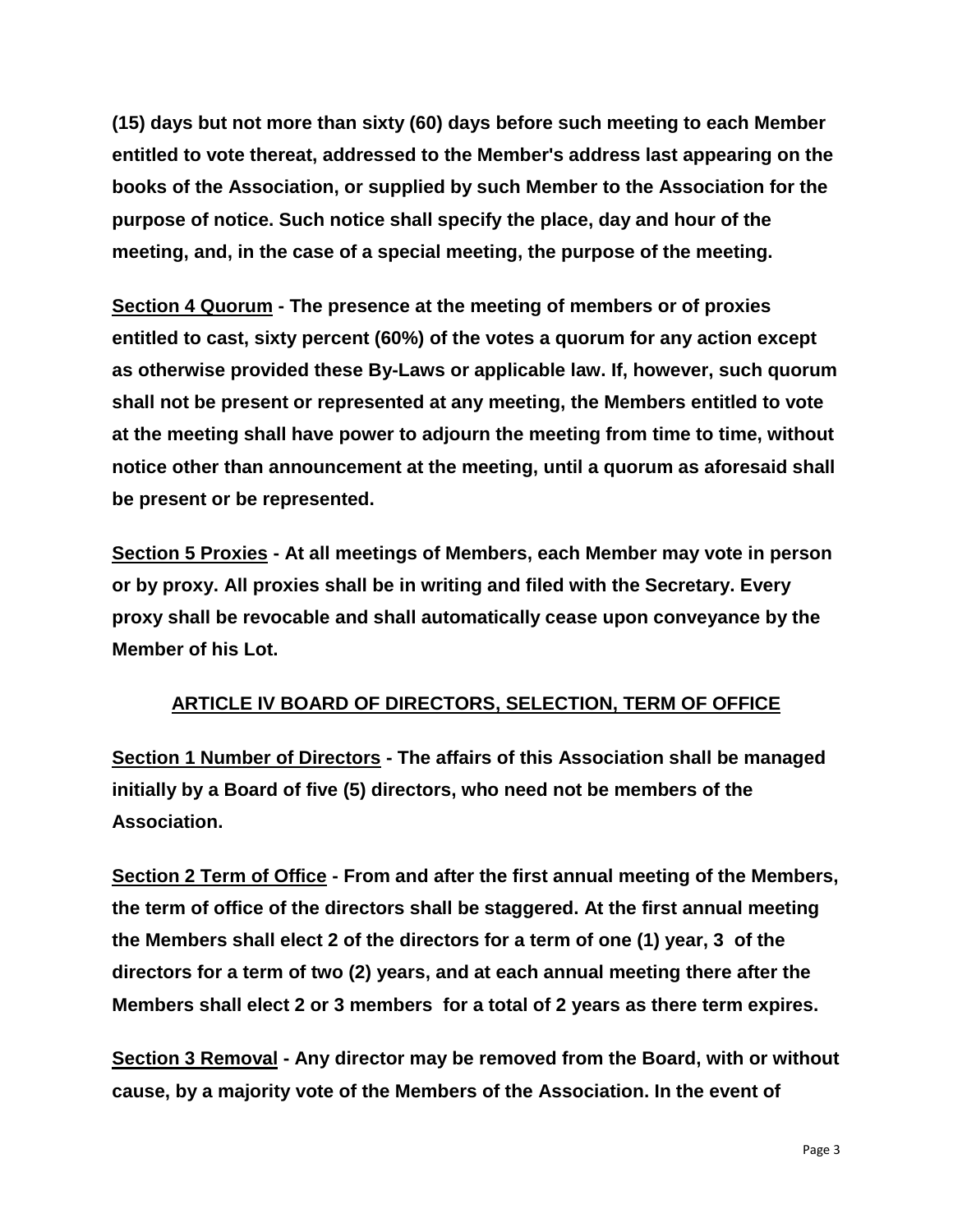**death, resignation or removal of a director, his or her successors shall be selected by the remaining Members of the Board and shall serve for the unexpired term of his or her predecessor.**

**Section 4 Compensation - No director shall receive compensation for any service he or she may render to the Association. However, any director may be reimbursed for actual expenses incurred with prior approval from the Board of Directors.**

**Section 5 Action Taken without A Meeting - The directors shall have the right to take any action in the absence of a meeting which they could take under Pennsylvania law at a closed meeting by obtaining the written approval of all the directors. Any action so approved shall have the same effect as though taken at a closed meeting of the directors.**

# **ARTICLE V NOMINATION AND ELECTION OF DIRECTOR**

**Section 1 Nomination - Nomination for election to the Board of Directors shall be made by a Nominating Committee. Nominations may also be made from the floor at the annual meeting. The Nominating Committee shall consist of a chairman, who shall be a Member of the Board of Directors, and two (2) or more Members of the Association. The Nominating Committee shall be appointed by the Board of Directors prior to each annual meeting until the close of the next annual meeting and such appointment shall be announced at each annual meeting. The Nominating Committee shall make as many nominations for election to the Board of Directors as it shall in its discretion determine, but not less than the number of vacancies. Nominations may be made of members and nonmembers.**

**Section 2 Election - Election to the Board of Directors shall be by secret written ballot. At such election the members or their proxies may cast, in respect to each vacancy, as many votes as they are entitled to exercise under the provisions of the Declaration. The persons receiving the largest number of votes shall be elected.**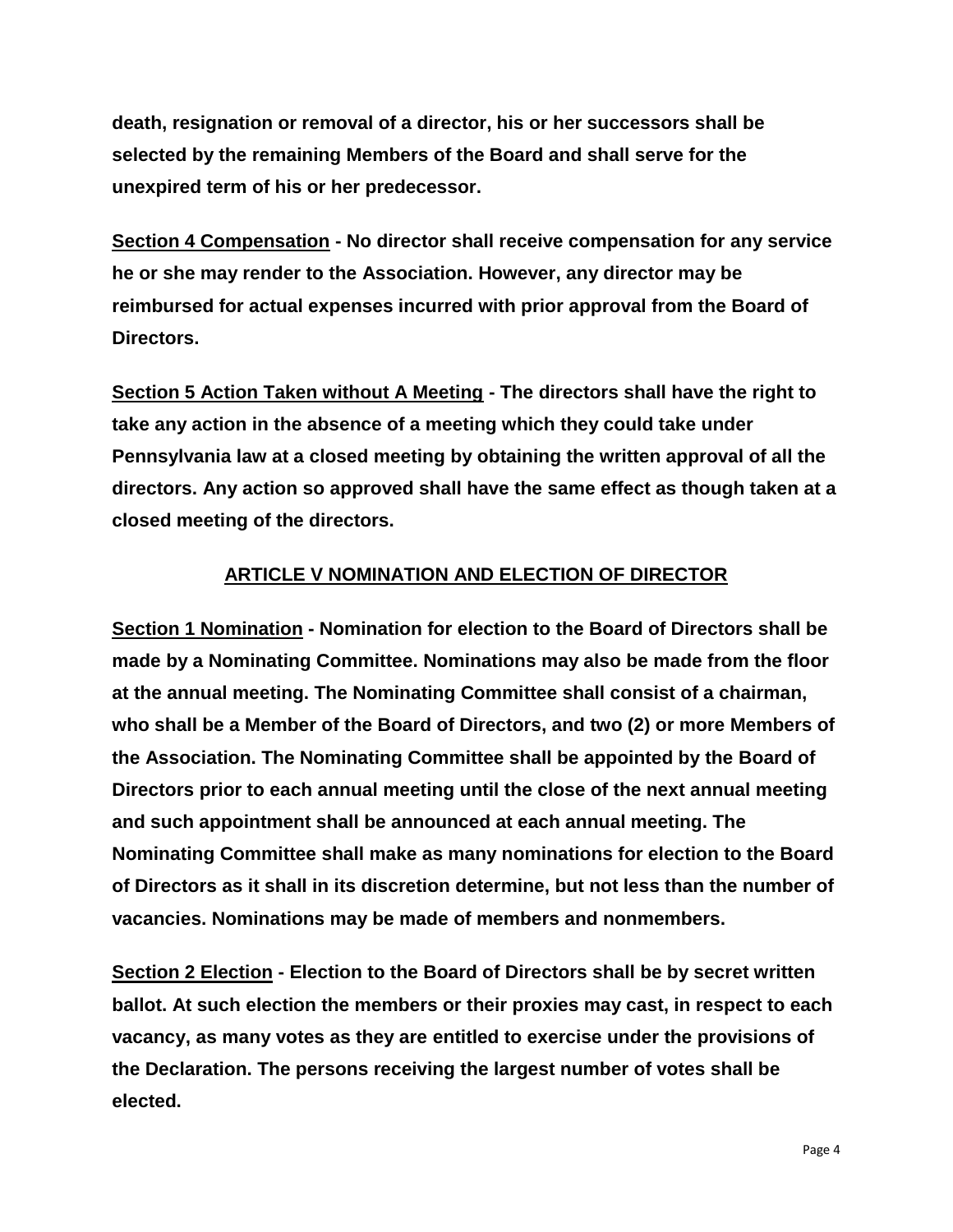#### **ARTICLE VI MEETINGS OF DIRECTORS**

**Section 1 Regular Meetings - Regular meetings of the Board of Directors shall be held at least monthly, at such place and hour as may be fixed from time to time by resolution of the Board.** 

**Section 2 Special Meetings - Special meetings of the Board of Directors shall be held when called by the President of the Association, or by any two (2) directors, after not less than three (3) days notice to each director.** 

**Section 1 Quorum - A majority of the number of directors shall constitute a quorum for the transaction of business. Every act or decision done or made by a majority of the directors present at a duly held meeting at which a quorum is present shall be regarded as the act of the Board.**

# **ARTICLE VII POWERS. RIGHTS AND DUTIES OF THE BOARD OF DIRECTORS**

**Section 1 Powers - The Board of Directors shall have the power to:**

**(a) adopt and publish rules and regulations governing the use of the Common Area, including any improvements and amenities located thereon, and the personal conduct of the Members and their guests thereon, and to establish penalties for the infraction thereof;**

**(b) suspend the voting rights and right to use of any recreational facilities located on any Common Area of a Member during any period in which such Member shall be in default in the payment of any assessment levied by the Association. Such rights may also be suspended, after notice and hearing, for a period not to exceed sixty (60) days for infraction of published rules and regulations or any provisions of the Declaration;**

**(c) exercise for the Association all powers, duties and authority. vested in or delegated to this Association and not reserved to the membership by**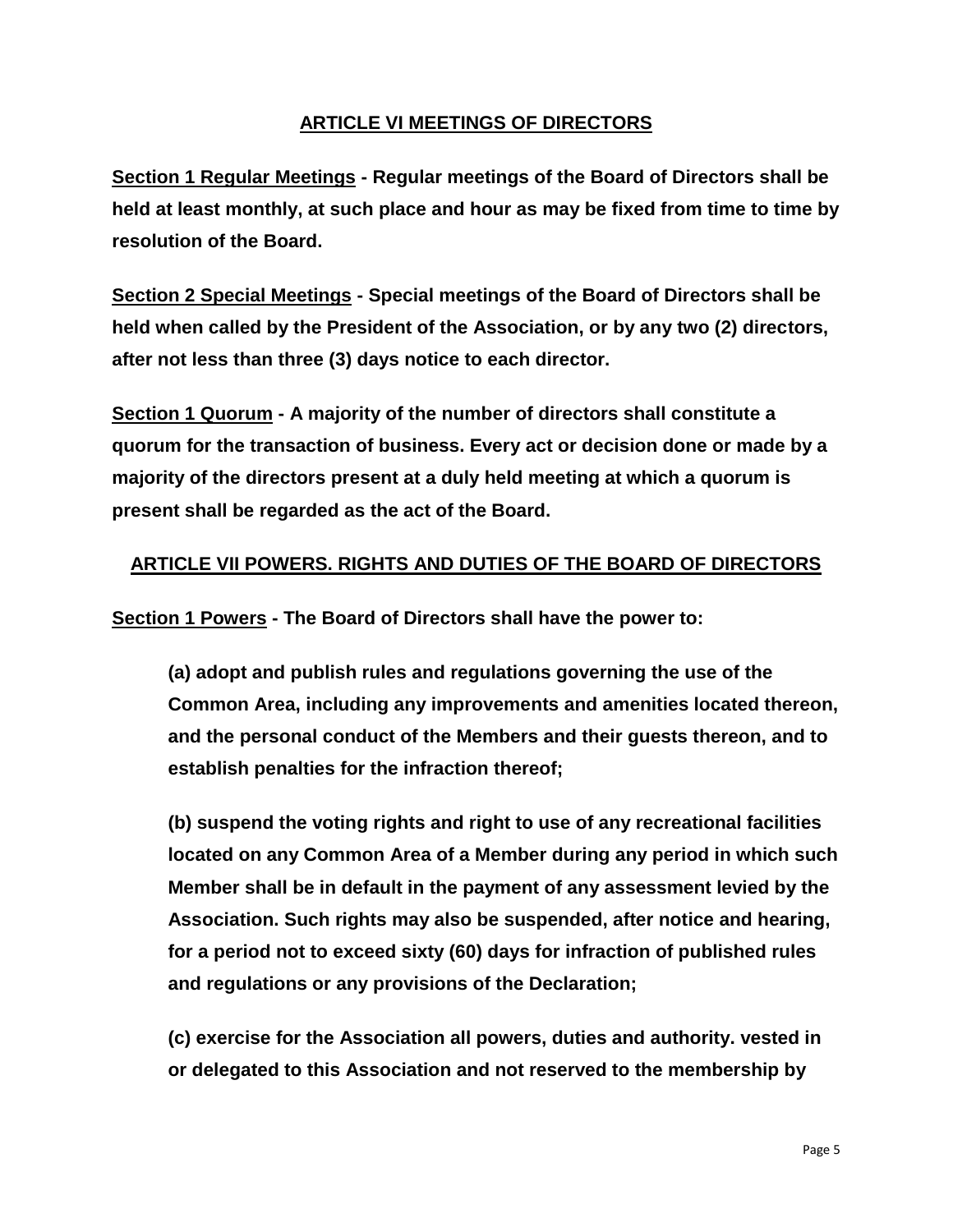**other provisions of these By-Laws, the Articles of Incorporation, or the Declaration;**

**(d) declare the office of a member of the Board of Directors to be vacant in the event such member shall be absent from three (3) Directors; and consecutive regular meetings of the Board of Directors;**

**(e) employ a manager, independent contractor, or such other individuals, entities or employees as they deem necessary and to prescribe their duties.**

**Section 2 Directors Specific Right of Inspection of The Board - Every Director of the Association will have the absolute right at any reasonable time to inspect all books, records and documents of the Association and the physical properties owned or controlled by the Association. The foregoing right of inspection includes a right to make extracts and copies of documents.**

**Section 3 Duties - It shall be the duty of the Board of Directors to:**

**(a) cause to be kept a complete record of all its acts and corporate affairs and to present a statement thereof to the Members at the annual meeting of the Members, or at any special meeting when such a statement is requested in writing by one-fourth (1/4) of the Class A Members or of the Class B Members who are entitled to vote;**

**(b) supervise all officers, agents and employees of this Association, and to see that their duties are properly performed;**

**(c) as more fully provided in the Declaration, to:**

**(1) set the amount of the annual assessment against each Lot at least thirty (30) days in advance of each annual assessment period;**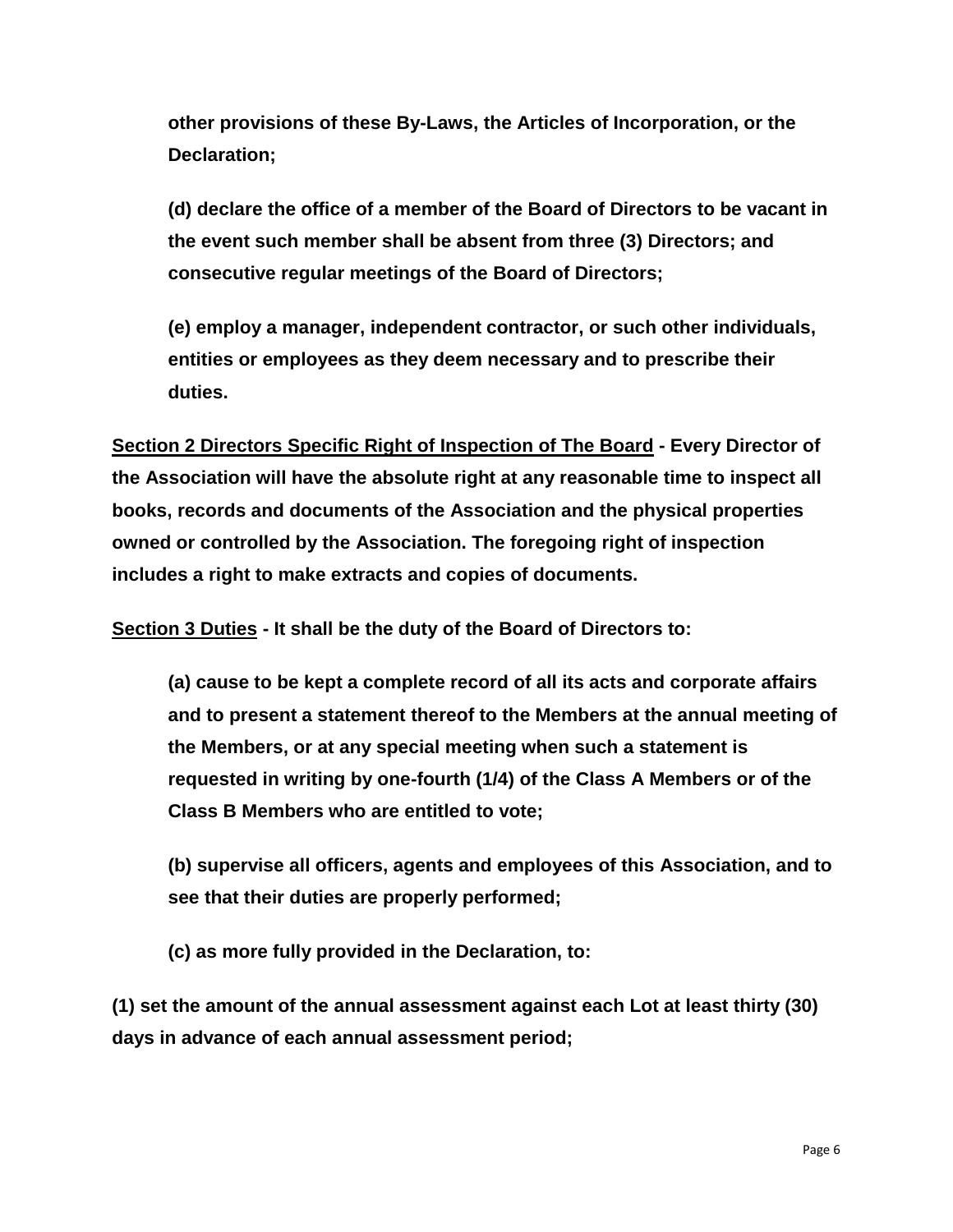**(2) send written notice of each assessment to every Owner subject thereto at least thirty (30) days in advance of each annual assessment period;**

**(3) foreclose the lien against any Lots for which assessments are not paid within thirty (30) days after the due date thereof or to bring an action at law against the Owner personally obligated to pay the same;**

**(d) issue, or cause an appropriate officer to issue, upon demand by any person, a certificate setting forth whether or not any assessment has been paid. A reasonable charge may be made by the Board for the issuance of these certificates. If a certificate states an assessment has been paid, such certificate shall be conclusive evidence of such payment;**

**(e) procure and maintain adequate liability and hazard insurance on property owned by the Association;** 

**(f) cause all officers or employees having fiscal responsibilities to be bonded as it may deem appropriate; and** 

**(g) cause to be maintained the Common Area and any other areas shown on the Plat that may be owned by governmental entities who are not maintaining such areas.**

# **ARTICLE VIII OFFICERS OF THE BOARD OF DIRECTORS AND THEIR DUTIES**

**Section 1 Positions - The Directors of this Board of this Association shall be a President and Vice-President, who shall at all times be members of the Board of Directors, a Secretary, and a Treasurer, and such other officers as the Board may from time to time by resolution create.**

**Section 2 Election of Directors - The election of Directors shall take place at the first meeting of the Board of Directors, and thereafter at the meeting of the Board of Directors following each annual meeting of the Members.**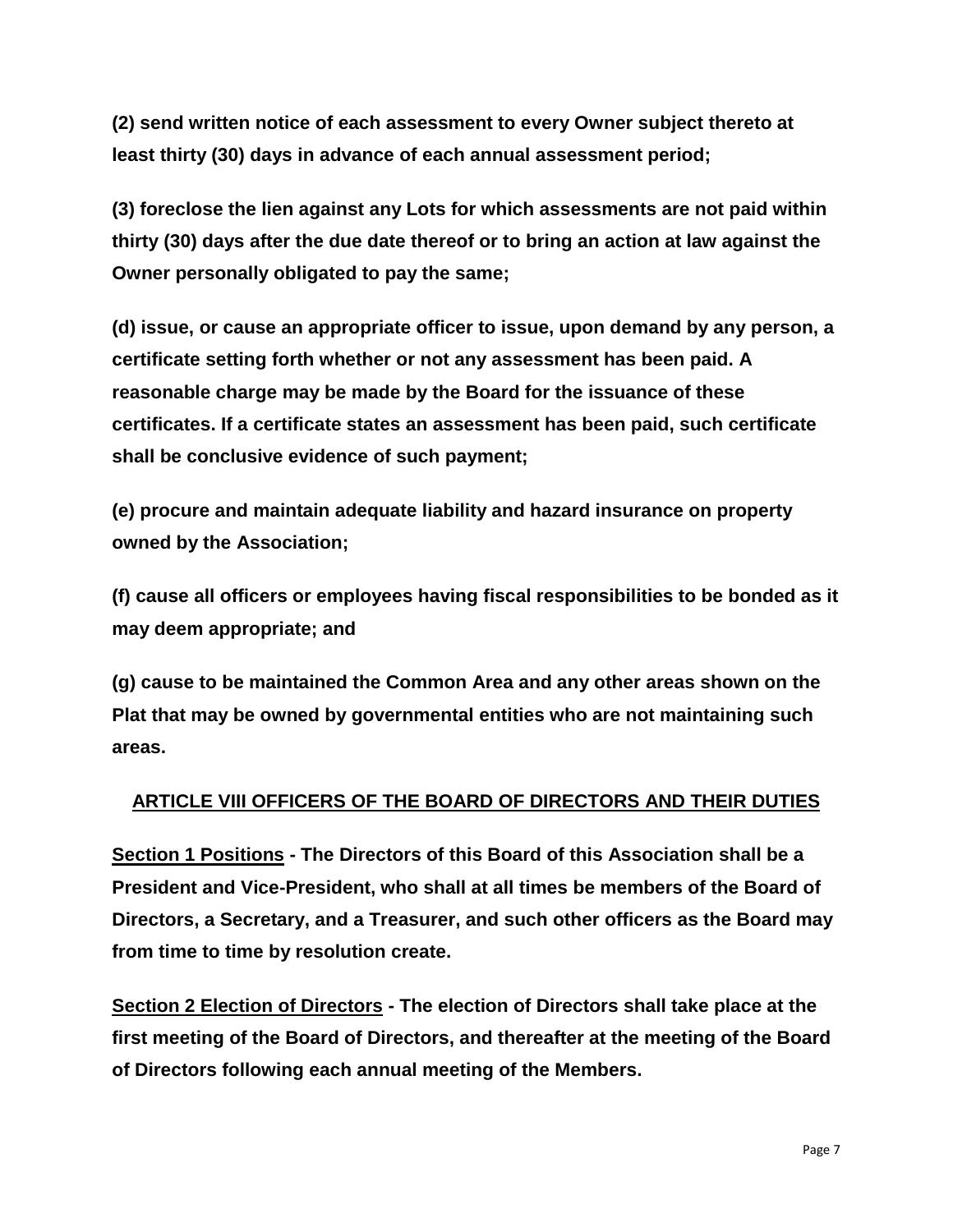**Section 3 Election of Positions - The Directors of this Association shall be elected annually by the Board and each shall hold office for one (1) year unless any officer shall sooner resign, or shall be removed, or otherwise disqualified to serve.**

**Section 4 Other Position - The Board may elect such other officers as the affairs of the Association may require, each of whom shall hold office for such period, have such authority, and perform such duties as the Board may, from time to time, determine.**

**Section 5 Resignation - Any officer may be removed from office with or without cause by the Board. Any officer may resign at any time by giving written notice to the Board, the President or the Secretary. Such resignation shall take effect on the date of receipt of such notice or at any later time specified therein, and unless otherwise specified therein, the acceptance of such resignation shall not be necessary to make it effective.**

**Section 6 Vacancies - A vacancy in any office may be filled by appointment by the Board. The officer appointed to such vacancy shall serve for the remainder of the term of the officer he or she replaced.**

**Section 7 Multiple Offices - The offices of Secretary and Treasurer may be held by the same person. No person shall simultaneously hold more than one (1) of any of the other offices except in the case of offices created pursuant to Section 4 of this**

**Section 8 Duties - The duties of the officers are as follows:**

**(a) President: The President shall preside at meetings of the Members and of the Board of Directors and shall see that orders and resolutions of the Board are carried out. The President shall have the authority to sign all leases, mortgages, deeds and other written instruments and shall co-sign all checks and promissory notes.**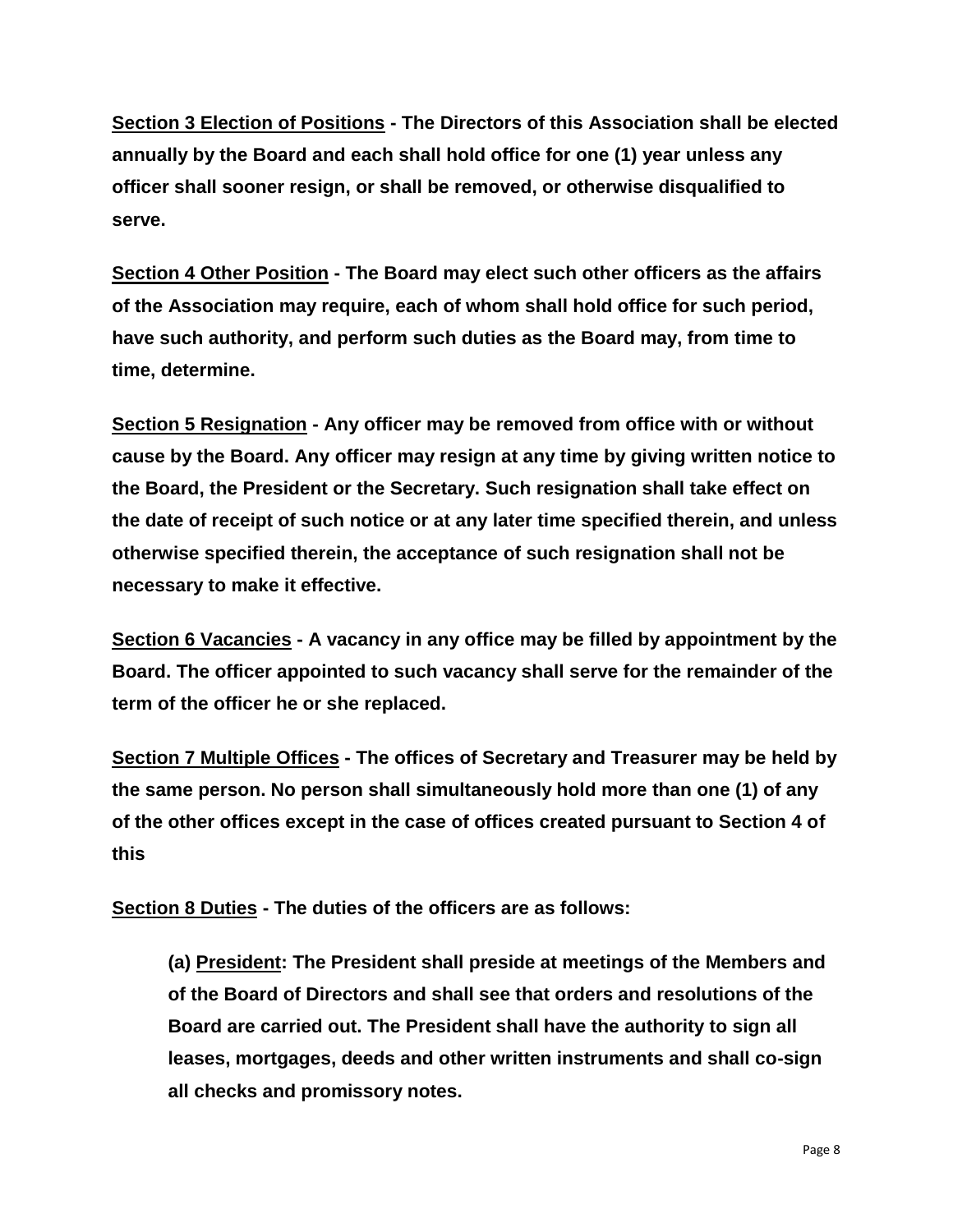**b) Vice-President: The Vice-President shall act in the place and stead of the President in the event of the President's absence, inability or refusal to act, and shall exercise and discharge such other duties as may be required by the Board. The Vice-President shall likewise have the authority to sign all leases, mortgages, deeds and other written instruments.**

**(c) Secretary: The Secretary shall record the votes and keep the minutes of all meetings and proceedings of the Board and the Members; keep the corporate seal of the Association and affix it on all papers requiring said seal; serve notice of meetings of the Board and of the Members; keep appropriate current records showing the Members of the Association together with their addresses, and shall perform such other duties as required by the Board.**

**(d) Treasurer: The Treasurer shall receive and deposit in appropriate bank accounts all monies of the Association and shall disburse such funds as directed by resolution of the Board of Directors"; shall sign all books of account; cause an annual audit of the Association's books to be made by a public accountant at the completion of each fiscal year; and shall prepare an annual budget and a statement of income and expenditures to be presented to the membership at its regular annual meeting, and deliver a copy of each to the Members.**

#### **ARTICLE IX INDEMNIFICATION OF OFFICERS AND DIRECTORS**

**Each Director of the Association, in consideration of his or her services, shall be indemnified by the Association to the extent permitted by law against expenses and liabilities reasonably incurred by him or her in connection with the defense of any action, suit or proceeding, civil or criminal, to which he or she may be a party by reason of being or having been a director or officer of the Association. The foregoing right to indemnification shall be exclusive of any other rights to which**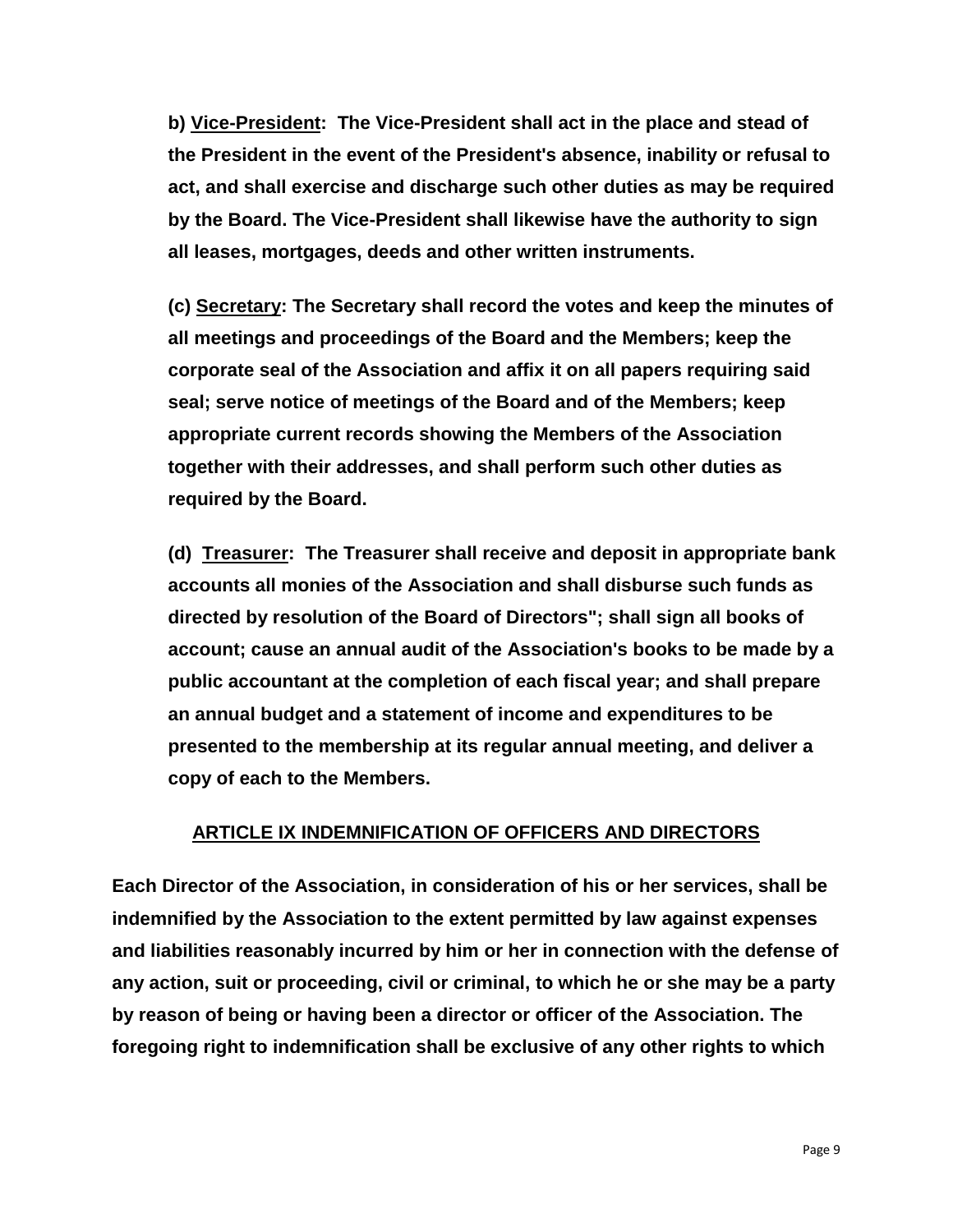**the director or officer or person may be entitled by law or agreement or vote of the Members or otherwise.**

#### **ARTICLE X BUDGETS**

**Section 1 Fiscal Year - The fiscal year of the Association shall be the calendar year; provided, however, that the first fiscal year (which may be less than the calendar year) shall begin upon the recording of the Declaration.** 

**Section 2 Preparation of Budget - On or before the first day of December of each year, the Association shall adopt an annual budget for the Association containing an estimate of the total amount considered necessary to pay the cost of maintenance, management, operation, repair and replacement of the Common Elements, Limited Common Elements and those parts of the Units as to which it is the responsibility of the Association to maintain, repair and replace, and the cost of wages, materials, insurance premiums, services, supplies and other expenses that are Common Expenses and which will be required during the ensuing fiscal year. Such budget shall also include such reasonable amounts deemed as necessary to provide working capital, a general operating reserve and reserves for contingencies and replacements.** 

**Section 3 Inspection of Budget - On or before the 10th day of December, the Board of Directors shall make the budget available for inspection at the Association office and shall send a copy of the budget to each owner. Such budget shall constitute the basis for determining each Unit Owner's assessments for Common Expenses of the Association and shall except as herein provided, automatically take effect at the beginning of the fiscal year for which the budget is adopted.** 

**Section 4 Rejection of Budget and Capital Expenditures - The Unit Owners, by a majority vote of all Unit Owners entitled to vote, may reject any budget or capital expenditure submitted by the President within 30 days after submission. However, in the event of the rejection of any budget, the Board of Directors shall**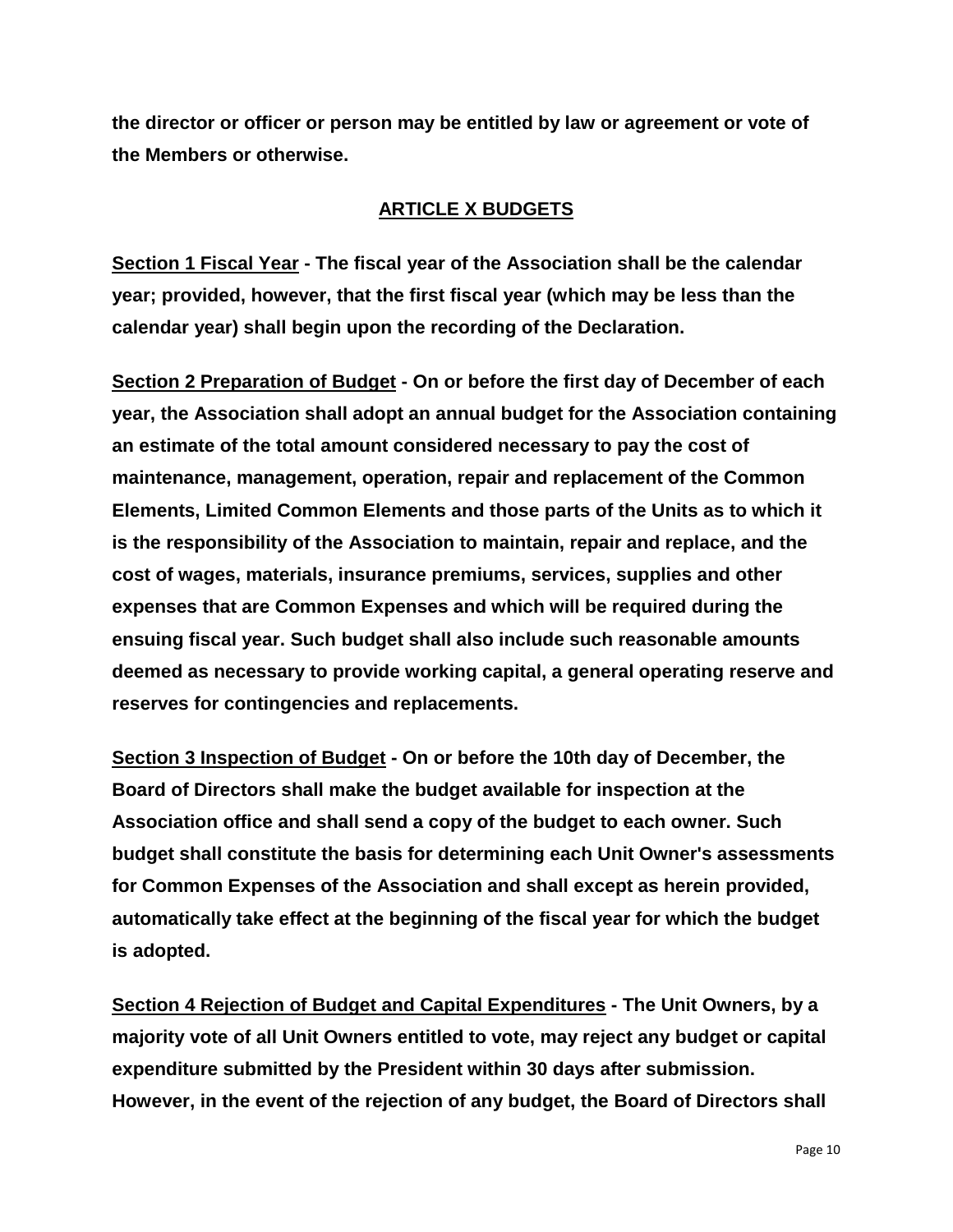**prepare and submit to the Unit Owners with all reasonable promptness a revised budget and shall continue to submit revised budgets until a budget is accepted.** 

**Section 5 Budget Revisions - Within 30 days after the recording of an amended Declaration creating additional Units, the Board of Directors has to revise the budget if necessary to reflect changes in Common Expenses resulting from such addition and to reflect the proportionate liability of all Units for Common Expenses of the Unit Owners Association.** 

**Section 6 Timeliness - The Board of Directors shall make reasonable efforts to meet the deadlines set forth above, but compliance with such deadlines shall not be a condition precedent to the effectiveness of any budget.**

# **ARTICLE XI COMMITTEES**

**The Board of Directors may appoint an Architectural Review Committee, as provided in the Declaration; and a Nominating Committee, as provided in these By-Laws.** 

**The Board of Directors may also appoint a Social Committee who shall report directly to the Board.**

**In addition, the Board of Directors shall appoint such other committees as deemed appropriate in carrying out its purpose.**

# **ARTICLE XII BOOKS AND RECORDS**

**The books, records and papers of the Association shall at all times, during reasonable business hours, be subject to inspection by any Member. The Declaration, the Articles of Incorporation and the By-Laws of the Association shall be available for inspection by any Member at the principal office of the Association, where copies may be purchased at reasonable cost.**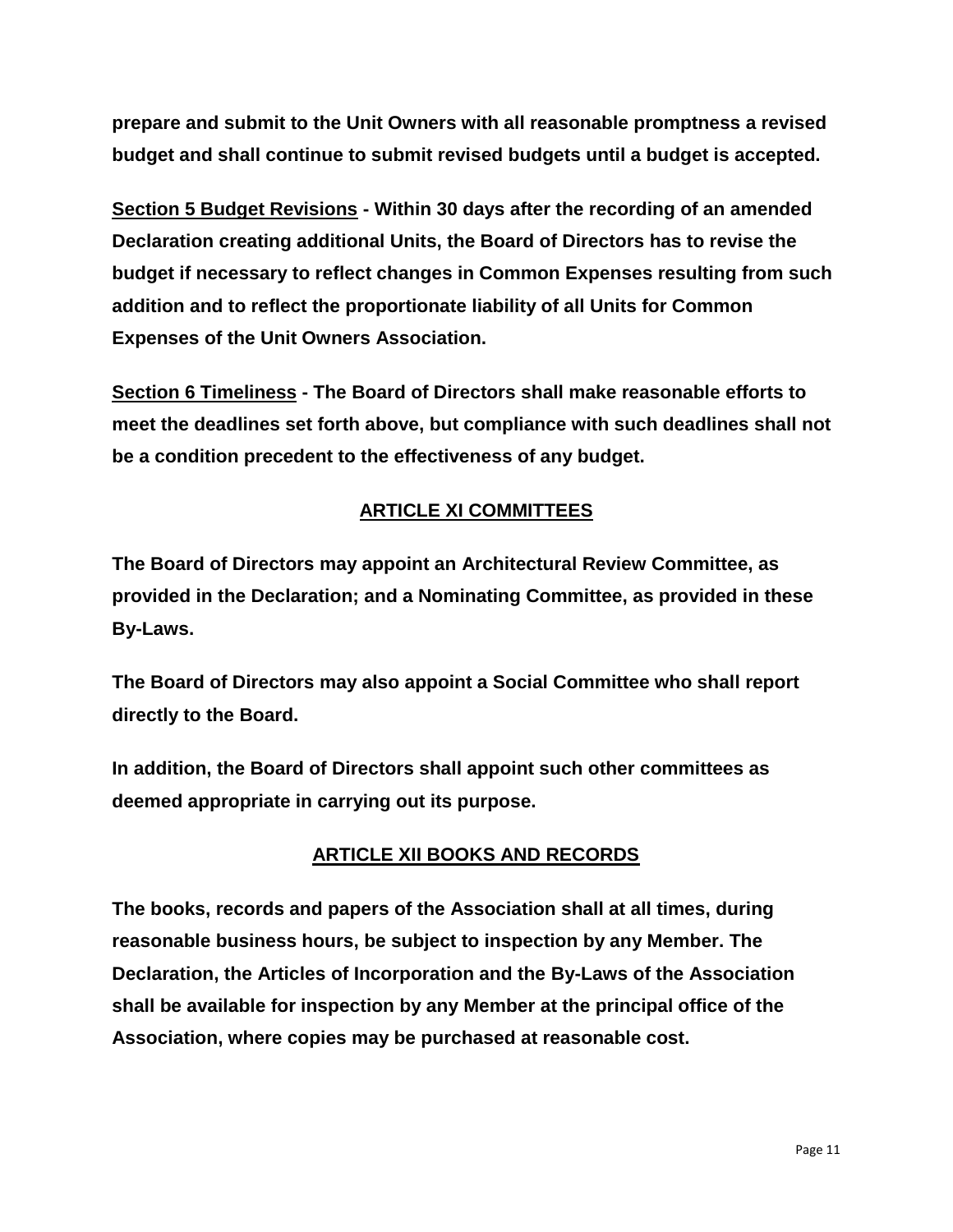#### **ARTICLE XIII ASSESSMENTS**

**As more fully provided in the Declaration, each member is obligated to pay to the Association annual and special assessments which are secured by a continuing lien upon the lot which the assessment is made. Any assessments or portions thereof which are not paid when due shall be considered delinquent. Within thirty (30) days after the due date, the assessment shall be subject to a late charge of fifteen dollars (\$15.00) per month until the Association may declare the entire balance of the assessment immediately due and payable. The Association may bring an action at law against the Owner personally obligated to pay the same or foreclose the lien against the Lot, and interest, costs and reasonable attorneys' fees of** *any* **such action shall be added to the amount of such assessment. No Owner may waive or otherwise escape liability for the assessment provided for herein by non-use of the Common Area or abandonment of the Owner's Lot.**

#### **ARTICLE XIV AMENDMENTS**

**Section 1 Amendments - These By-Laws may be amended, at a regular or special meeting of the Members, by a vote of two-thirds (2/3) of a quorum of Members present in person or by proxy, except that the Federal Housing Administration or the Veterans Administration or the Department of Housing and Urban Development, or any successor agencies thereto, shall have the right to veto amendments while there is a Class B membership if any such agency or any successor agencies thereto have approved the Properties, any part thereof, or any Lot, for federal mortgage financing.** 

**Section 2 Conflicts - In the case of any conflict between the Articles of Incorporation and these By-Laws, the Articles shall control; and in the case of any conflict between the Declaration and these** *Bylaws***, the Declaration shall control.**